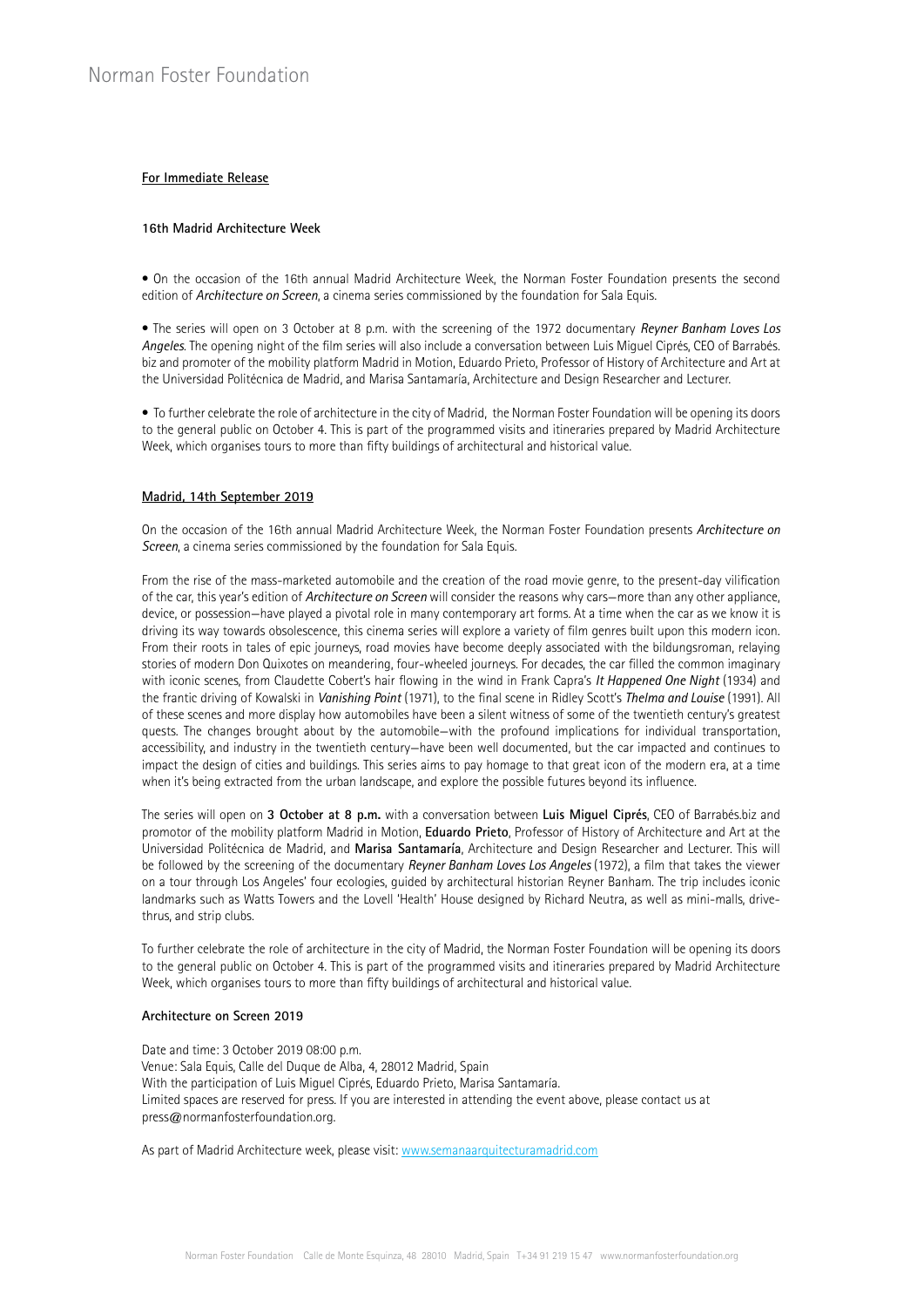# Norman Foster Foundation

# **Architecture on Screen – Programme**

3 October 8 p.m.: *Reyner Banham Loves LA* Reyner Banham, 1972, USA, 52 min.

5 October 4:30 p.m.: *Back to the Future* Robert Zemeckis, 1985, USA, 116 min.

7 October 10 p.m.: *Kings of the Road* Wim Wenders, 1976, West Germany, 175 min.

8 October 7:30 p.m.: *Two-Lane Blacktop* Monte Hellman, 1971, USA, 103 min.

9 October 10 p.m.: *Paris, Texas*  Wim Wenders, 1984, France/USA, 147 min.

12 October 4:30 p.m.: *Thelma & Louise* Ridley Scott, 1991, USA/France, 130 min.

For further information, please visit: www.salaequis.es